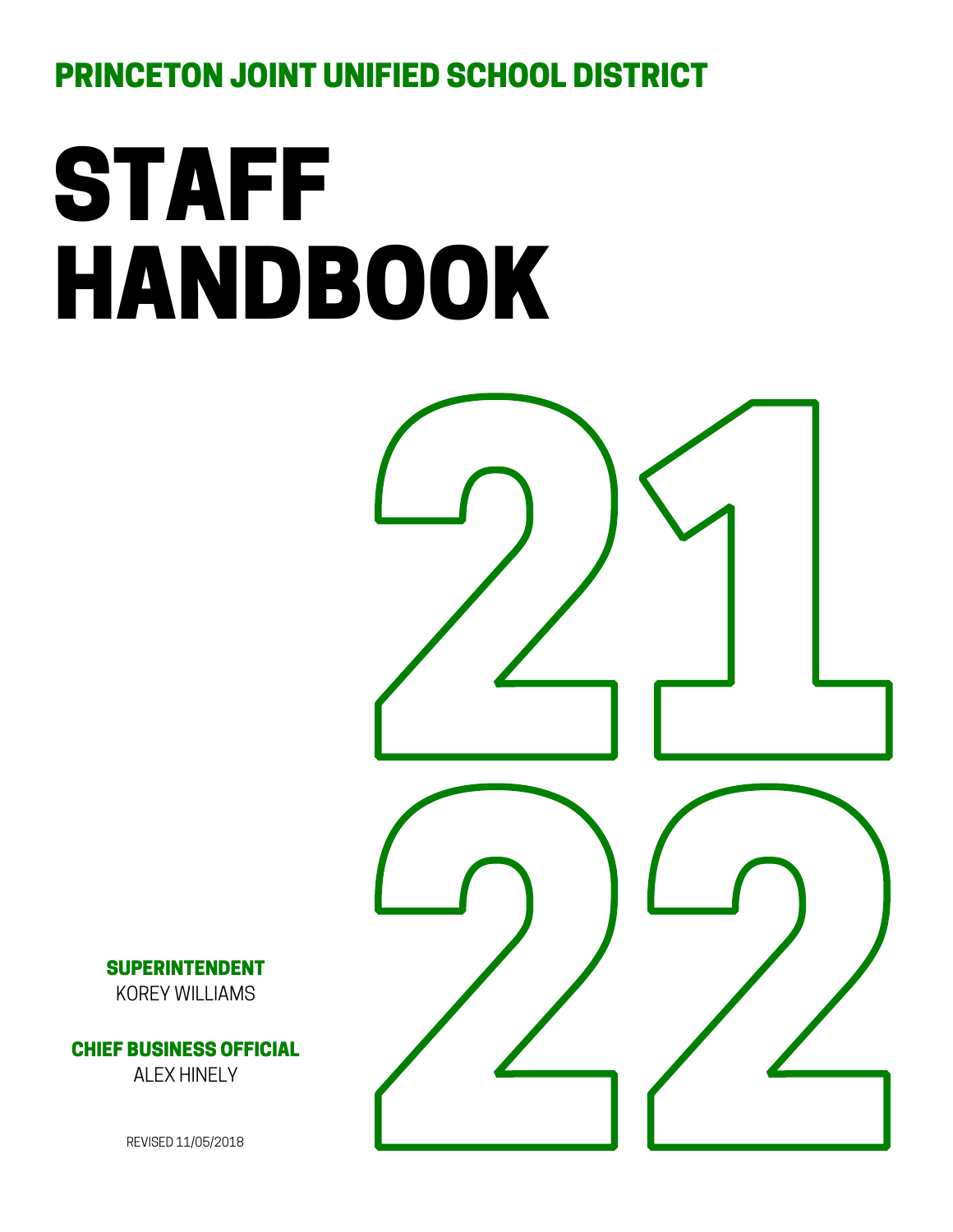**Preface:** The Princeton Joint Unified School District Staff Handbook summarizes the basic procedures that are necessary for maintaining safe, orderly and productive schools. Other documents that provide more specific information are also available. These documents include our Single Plan for Student Achievement, Emergency Procedures Plan, Student Handbook, and State Curriculum Frameworks for Core Academic Standards.

**Accidents and Accident Reports**: The office must be informed of any serious injury that occurs on campus. Accident Report forms must be completed for injury of students, staff members and visitors. Accident report forms are available at both site offices and on the website at:

**After School Programs**: See SPARK Program.

**Animals**: Student pets are not allowed on campus or in the classroom for sharing. Animals may be brought onto the campus for instructional purposes only. Prior approval is required by the teacher and Site Administrator. Teachers may house animals in their classrooms with the permission of the Site Administrator. Teachers that do so are responsible for the care of the animals, as well as the cleaning and maintenance of cages and tanks.

**AERIES**: AERIES.net is the website that Princeton staff members use to collect and store data, track daily student attendance, and communicate with parents. All teachers will be trained to use the AERIES.net; attendance submission is required daily and gradebooks should be regularly updated.

**Assemblies**: School-wide assemblies are funded by district funds, ASB funds, and outside fundraising. Teachers or grade levels may organize assemblies that support grade level instructional goals or school wide goals. Prior approval by the Site Administrator is required.

**Assessment**: The purpose of assessment is to gauge student performance. This information is used to inform and provide parents with information related to student achievement and student deficiencies. Assessment results also help to revise and or modify core curriculum to ensure continual alignment to the state academic standards. Various forms of assessing student achievement are used by teachers that include the following: STAR, DIBELS, ASVAB, formative and summative teacher generated tests, and authentic assessment.

**In-Program**: These are the assessments used by each classroom teacher to gauge how well students are progressing in the adopted curricula. In developing teacher made assessments teachers must ensure that such assessments are aligned with State Standards and that the information gained from teacher made assessments cannot be subject to arbitrary interpretation.

**School-wide**: Grade-level assessments are conducted for all students in grades 1 through 8 as part of the Accelerated Reader and Accelerated Math programs. Additionally, DIBELS is used as the assessment tool to measure growth in reading fluency and comprehension when evaluating RTI placement and to reshuffle groupings as part of this targeted assistance.

**State Standardized assessments** are given on an annual basis and are required by the state. These include the CELDT, SBAC, STS, Aprenda, and the  $5<sup>th</sup>$  &  $9<sup>th</sup>$  grade Physical Fitness assessment.

Attendance (including Independent Study): Daily Attendance for students in grades 1<sup>st</sup>-12<sup>th</sup> is compulsory. Teachers at all grade levels are required to take roll daily and by period in grades  $7<sup>th</sup>$  to  $12<sup>th</sup>$ . Weekly roll sheets will be provided, and they must be signed by each teacher. It is the responsibility of each classroom teacher to keep accurate records.

**Independent Study (ISP)**: Students who will be absent for five or more days may be eligible to participate in short term independent study. Parents are required to contact the school prior to the absence. A contract is created between the student, parent, and teacher. Once the contract has been established, the teacher must inform the school secretary,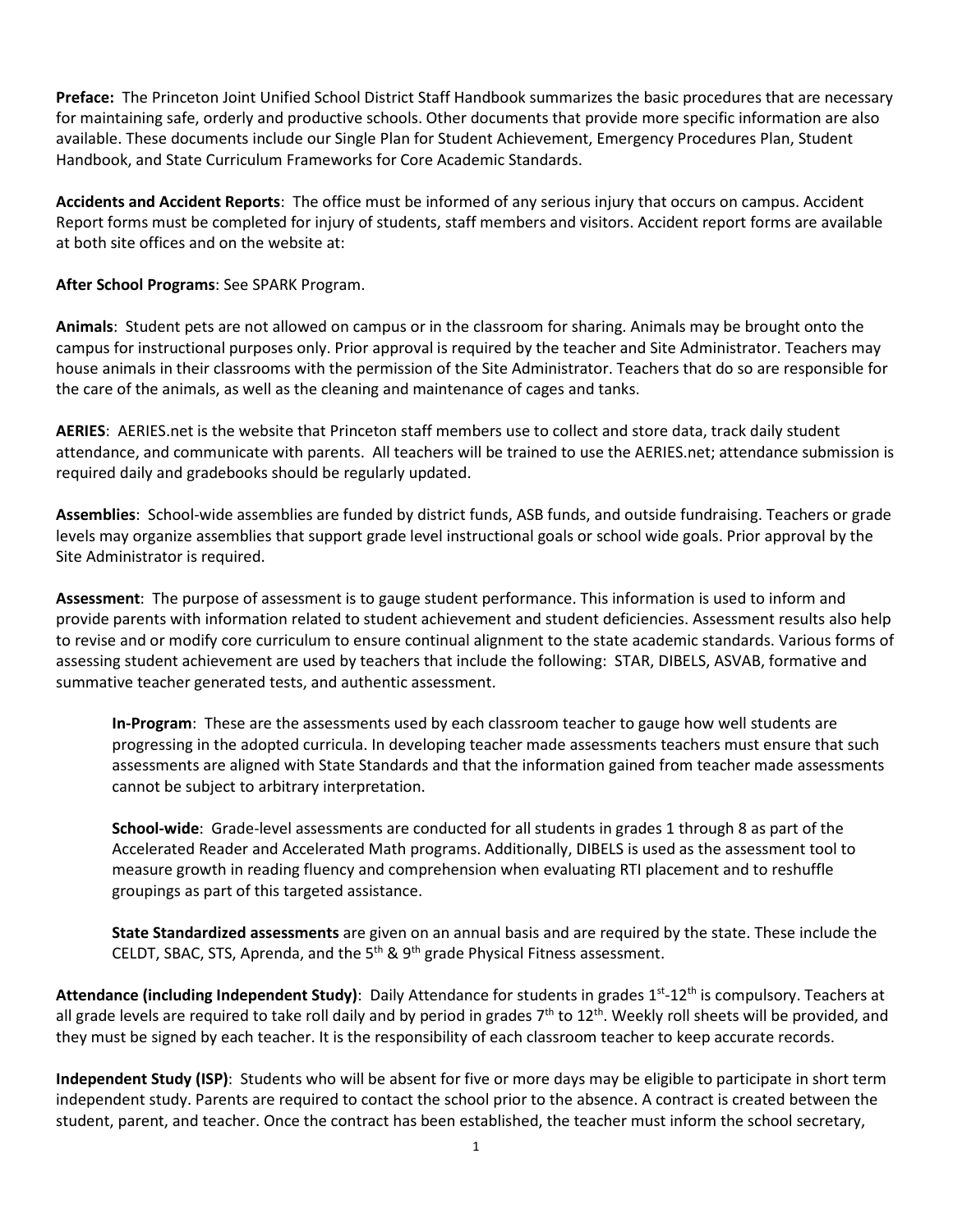who will then implement attendance accounting procedures. It is essential that completed work be returned to the office within five school days following when the work is turned in by the student. Please note: Independent Study must be aligned with state curriculum standards and the work should be comparable to work expected from students in the regular classroom setting. State law requires that an accurate accounting of Independent Study follow these procedures:

- As soon as a parent requests Independent Study, the teacher(s) must notify the school site secretary and the secretary will provide required forms.
- The teacher meets with the parent, completes the contract, and provides the assigned work.
- The student must return all completed work on the *first* day he or she returns to school.

The teacher grades the work. If not all of the work is completed as per the contract, the teacher assigns a percent of the work completed. All original documents, including student work, must be returned to the secretary within ONE week of receiving the work. The attendance system software requires data about the missed days to be completed within this time frame. When work is returned later than one week, the secretary must correct the software files. These files are transmitted to the district and ultimately to the state. Communication is essential to ensure the independent study process works. It is important that parents, teachers and the school secretary let each other know when there needs to be changes made to the contract.

**Back to School Night**: The purpose of Back to School Night is to provide information to parents relevant to each classroom. Schedules will be provided to staff, students and parents prior to the scheduled event. Teachers are expected to attend and participate in Back to School activities.

**Board Meetings, Agendas and Board Packets:** District board meetings are held on the third Thursday of each month (unless the third Thursday falls on or during a holiday period) at 6:00pm. Staff members are encouraged to attend board meetings. Agendas and board packets for regular meetings are prepared and posted on the Monday preceding the board meeting. All agenda items must be approved by the District Superintendent*.* If a staff member would like an item to be placed on the board agenda, please provide all information and back up documents that pertain to the agenda item one week prior to the scheduled board meeting. Board packets are available for review in the district office on the day that the agenda is posted. A complete board packet is also provided to one representative of each collective bargaining unit.

**Board Policies and Administrative Regulations**: In addition to the items in this handbook, the district also has Board Policy and Administrative Regulations that guide our practice. All employees have access to Board Policy and Administrative Regulations on the district website. It is every employee's responsibility to follow Board Policy and Administrative Regulations at all times.

**Budgets**: School-based budgets are established each spring for the following year and revised throughout the school year. School-based groups, such as School Site Councils (SSC), are responsible for planning and monitoring their budgets. These programs provide support services that include instructional assistants, supplementary materials, and instructional supplies. Teachers are provided an instructional classroom supply budgets each year. Budgets are developed based upon individual needs and in direct relationship to available resources.

# **Calendars**

**District**: Each spring, the school board adopts a school-year calendar to implement the following school year. There are 180 instructional days incorporated into the calendar each year.

**Master Calendar**: A Master Calendar (this is not the Jr/Sr High School Master "Schedule") is located in each site office and is maintained by the office staff. All calendar events such as field trips, assemblies and rallys must be approved by the Site Administrator. All classroom and schoolwide trips, plays, events, etc. must be reported to office staff in order to be placed on the master calendar. This notification must be in writing. This level of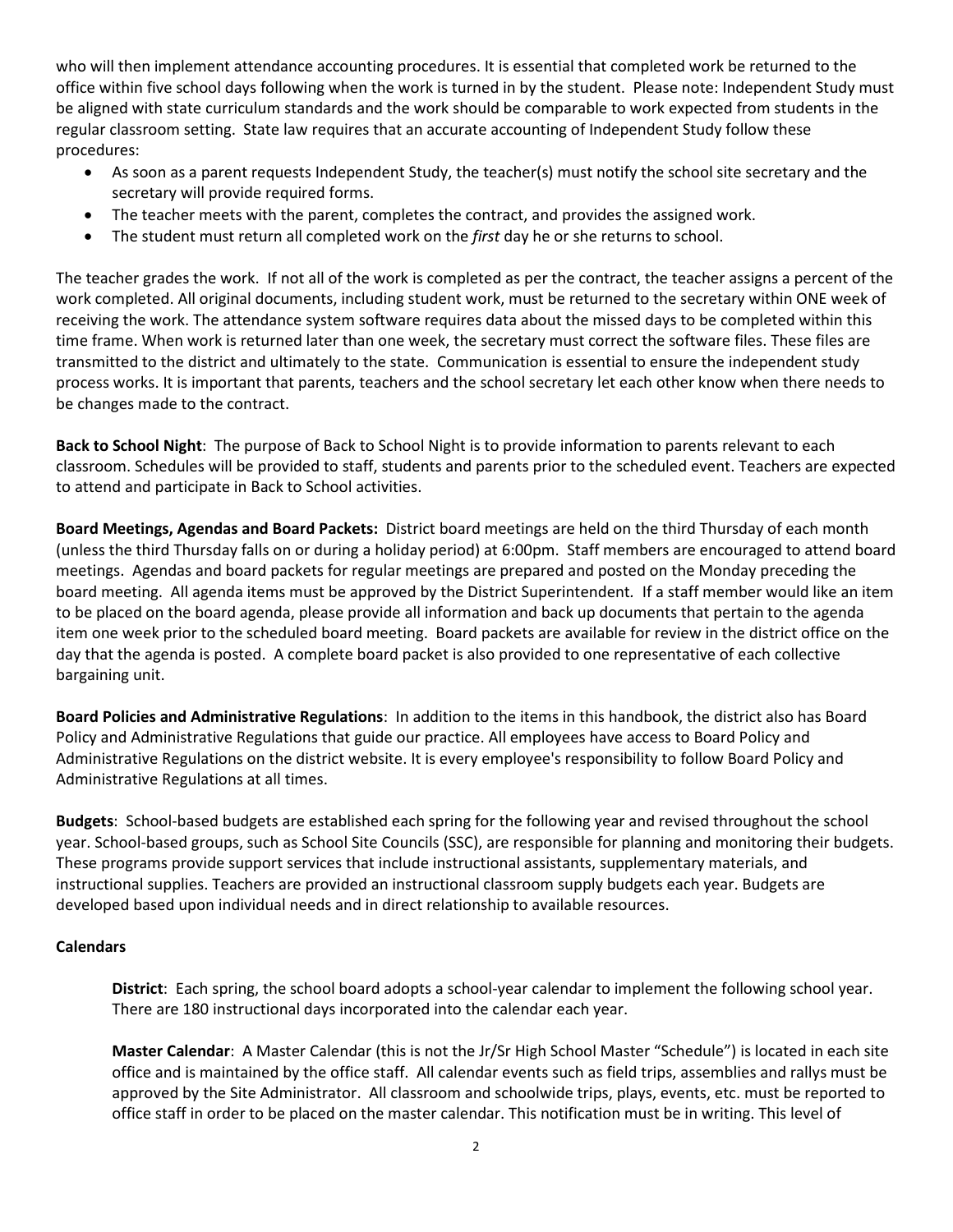communication is essential so that office staff is able to provide parents, students and staff with accurate information. No other employee may alter the Site Master Calendar.

# **Cell Phones**

**Student**: Students are allowed to carry cell phones per board policy, but may not use them during class. We encourage students to check their phones in at the office in the morning for safe-keeping, but cannot require them to do so.

**Staff**: Cell phone use by staff should be restricted to before and after school, and recess and lunch. Cell phones should not be used when a staff member is responsible for students (in class or on yard duty).

**Chaperones:** The primary purpose of school sponsored activities, on or off campus, is to enhance the education of students and to enrich their lives. All student sponsored activities, including off campus field trips, must be adequately supervised and chaperoned by faculty members and/or class advisors approved by the administration. Chaperones and/or class advisors shall be responsible for maintaining a safe and secure environment for students under their supervision. Teachers, staff members, and/or parents who chaperone must understand their role as an adult chaperone. There is an expectation that chaperones will ensure that all students are safe from harm, physically and emotionally, during all functions, on or off campus. In the case of an emergency or if an unsafe condition should arise, chaperones are to alert the site administrator immediately.

**Check Out (end of year)**: Teachers are required to check out at the end of the year. Specific forms and procedures are provided in an end of the year memo. Teachers must have their room readied and approved by the custodial staff. Final checkout requires signatures from office secretary and the Site Administrator.

**Child Abuse Reporting**: All school employees are mandated child abuse reporters. Upon learning of any potential incident or condition where abuse is suspected, staff must act accordingly. An appropriate agency must be contacted and a written report filed within 48 hours of contacting the agency. Reporting forms are available in the office. Please note: staff members do not have the legal authority to determine if a situation or incident is abusive. It is our absolute responsibility to report suspected abuse of any kind. The appropriate agency will investigate and determine if an abusive situation is present.

**Class Advisors**: Class Advisors shall be responsible for supervising and promoting student events and/or activities that help to promote student leadership stimulate class and school-wide cohesiveness and school spirit. Class Advisors shall:

- Maintain a safe and secure learning environment for students.
- Meet monthly with grade-level students to plan events and activities and to discuss student/school issues, concerns and expectations.
- Work with the school bookkeeper and the class treasurer to develop and maintain a budget for the current school year.
- Prepare and submit a fund-raising and expenditure plan to the Administration and to the ASB Advisor no later than October 15<sup>th</sup> of each school year.
- Secure qualified chaperones for dances and other school activities. All chaperones must be approved by the Administration and they must understand their role and responsibilities.
- Approve, in conjunction with the Administration, and schedule all class activities.
- Supervise all fund-raising activities that contribute to the class account.
- Oversee class expenditures and follow district guidelines and procedures for spending student generated funds.
- Assist the ASB Advisor with class officer elections.
- Participate in off campus class activities/field trips and insure the welfare and safety of students at all times during these activities/events.
- Perform other related tasks/activities as assigned by the Administration.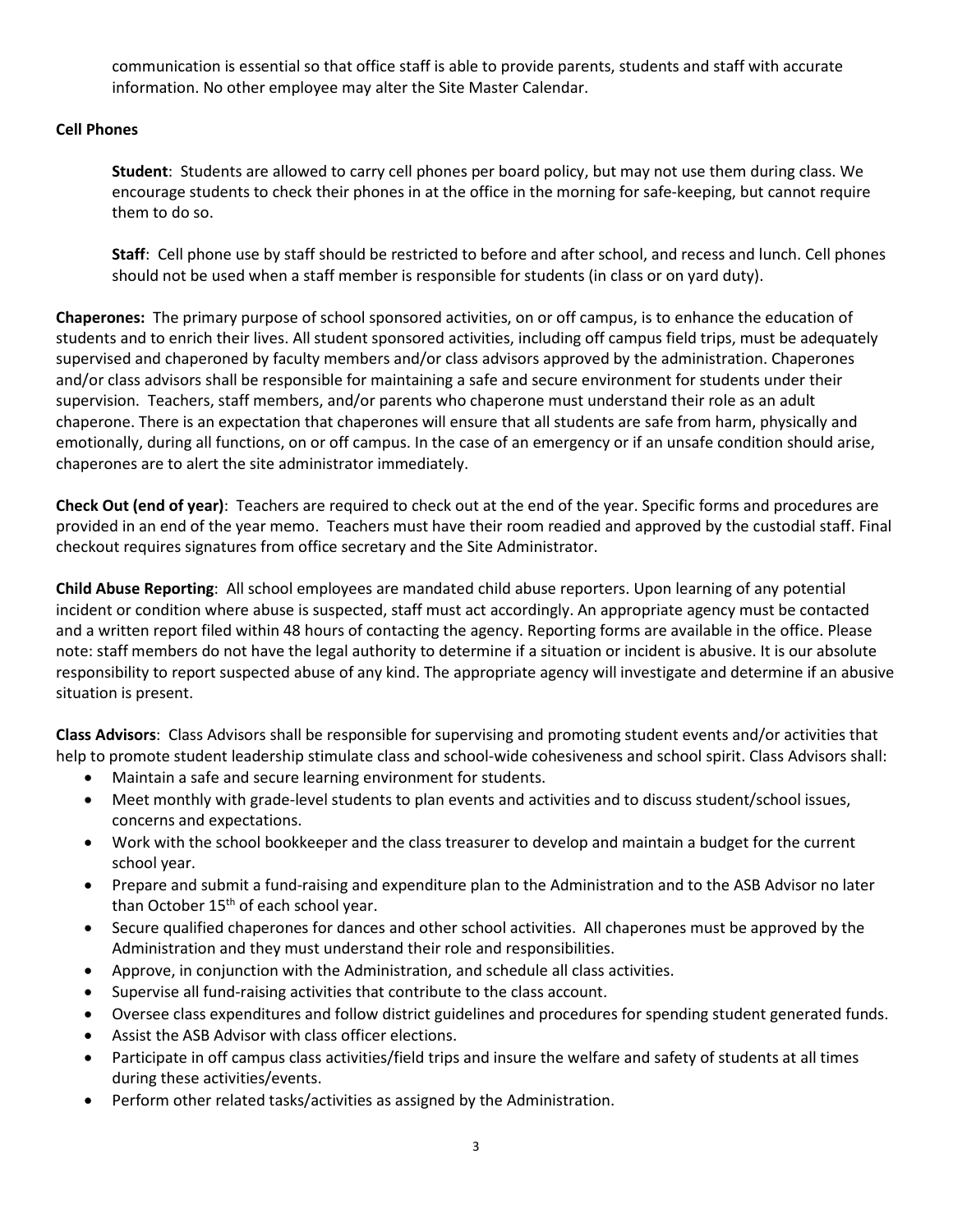**Committees - Professional Responsibilities**: All certificated personnel share responsibility in serving on district and/or site committees. Committee representation should be established early in the school year. Such committees or professional responsibilities may include school calendar committee, site council, class and club advisor (e.g., Senior Class Advisor or FFA advisor). Participation in the WASC accreditation process is a requirement for all staff members. Participation may include WASC Training, WASC Focus Group involvement and or active participation in the school's Leadership Team.

# **Communication**

**Classroom**: All teachers are expected to regularly communicate with parents. This requirement can be fulfilled in a variety of ways (e.g., newsletters, written notes, phone calls, Aeries, etc.).

**Phone Tree**: The entire district staff is included in the district phone tree for the purpose of communication during times of emergency. The phone tree is updated annually and revised when new students enroll. The emergency plan is provided to each staff member prior to October 31 annually.

**Calling the Office**: Princeton Elementary has a direct line system that connects each classroom with the office secretary through a switchboard. There is currently no dedicated line out from any classroom. Princeton Jr/Sr High School communicates through classroom telephones or via the intercom system.

**Computers**: Each elementary classroom has two computers for students to use to support the in-class instructional programs. Teachers district wide have a computer to use for instructional purposes, daily attendance, communication with staff and parents. All classrooms are connected to the Internet via a T1 fiber optic cable through the district-owned equipment. Personal computer equipment should not be connected to the network. Laptop computers are not allowed to be connected to the network unless they are district owned.

**Computer Lab**: Computer labs have been established at each site for students to have access to technology to supplement their learning. All computers are networked. The lab supports the regular instructional program in a variety of ways. A part-time computer aide is on staff at the elementary site to assist teachers and a daily schedule is established each school year for use of both labs.

**Internet Access**: All students accessing the Internet must have a parent and student signed Internet Access Use Agreement form on file (forms are included in the first day packets). These forms are kept in the office and must be renewed each school year. Each teacher is responsible for checking in the office to make sure their students have parent permission before using the internet.

**Conferences (Parent/Teacher)**: Parent/teacher conferences are held at the end of the first trimester for all elementary students. Spring conferences may be held for students at the discretion of the teacher. At this time, parents of students who are behind grade level standards should receive this information in writing. The process for retaining a student requires that the teacher first meet to discuss this with the Site Administrator, followed by the SST process. Certificated staff members should schedule parent teacher conferences during times when parents are readily available. Some parents may require evening conference times and these requests should be honored by each respective teacher, translation services will be made available upon advance notice by the teacher. Teacher/Parent communication for a variety of reasons at all grade levels in the Princeton Joint Unified School District is extremely important and required.

**Cumulative Record Folders**: Cumulative record folders ("cum folders") are legal documents that contain official school records. Cum folders are kept in school site offices, sorted by grade level*.* Cum folders may not leave the office building. Cum folders are considered confidential and may only be reviewed by school staff with a specific need. Teachers are required to update cum information annually. Among the required updates are attendance, grades, STAR results, EL progress, and Remedial program progress. Anyone wishing to view the cums must make arrangements with the school counselor or the school secretary.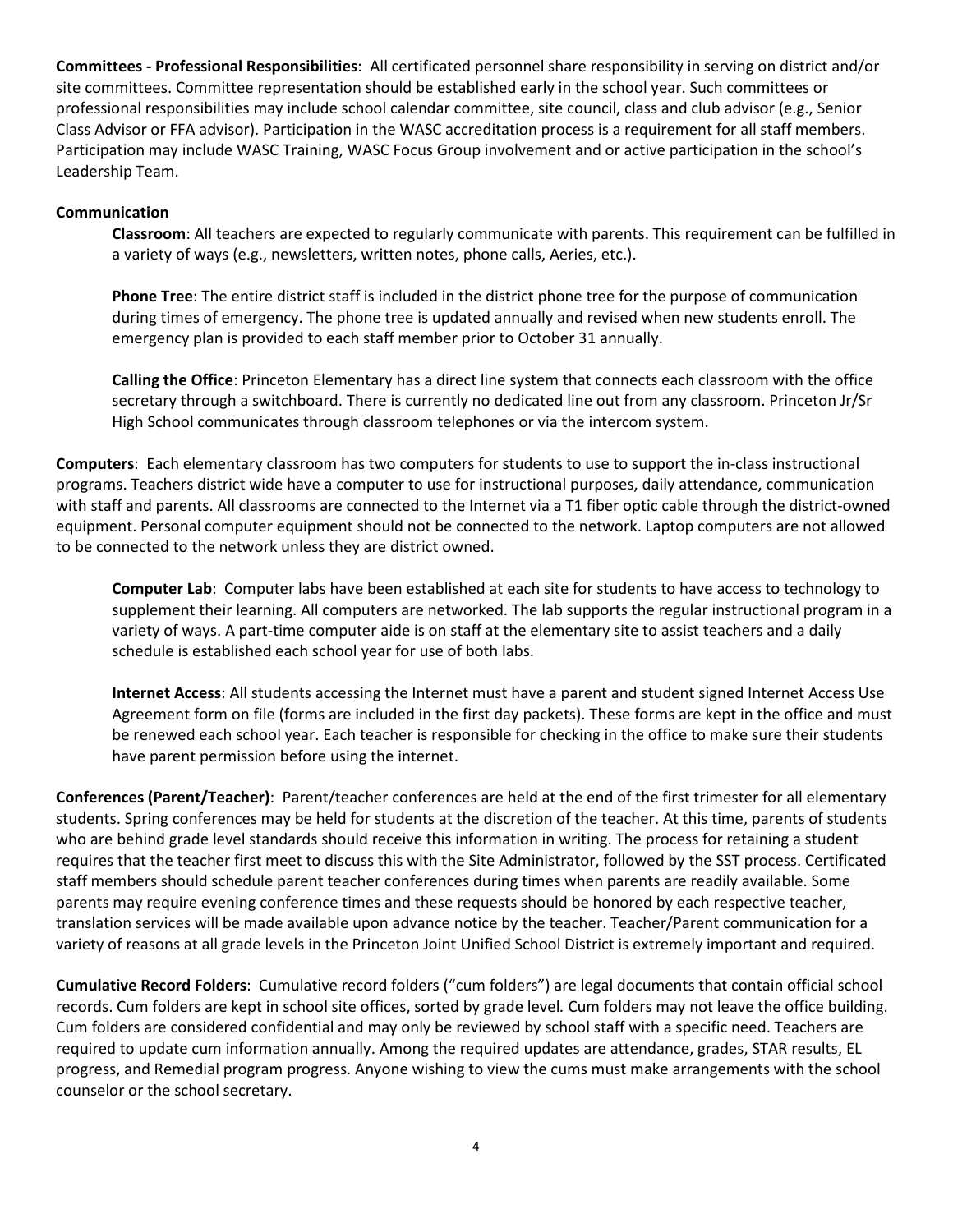# **Curriculum**

**Site Adopted/State Approved**: The Princeton Joint Unified School District has adopted instructional materials in all core subject areas. The Reading/Language Arts curriculum, California Treasures, for K-8 students was recently adopted by our School Board. The Mathematics program is Harcourt Mathematics, Social Science and Science adopted materials are Harcourt. It is the District's intent that these materials provide a consistent and articulated program for K-8 students.

The textbooks in use at the Jr/Sr high school are recommended by each respective teacher and viewed by the public for a period of two to four weeks. Once the public viewing period had passed, the Superintendent makes a formal recommendation at the next scheduled board meeting where each  $7<sup>th</sup>$  - 12<sup>th</sup> grade text book is formally adopted by the Board of Trustees. Please see Textbook Adoption Process for additional information.

**Standards**: The California Common Core State Standards are followed at Princeton Joint Unified School District in all core academic courses.

**Custodial Services**: Princeton Unified has a staff of three custodian / bus drivers and a Director of Maintenance and Operations. Classrooms and workspaces are cleaned regularly. Teachers needing additional custodial services during the school day should contact the office, which will contact our Director of Maintenance and Operations.

# **Displays**

**Bulletin Boards**: Classrooms are provided bulletin boards to display student work and other information. The display of student work has a high correlation to positive classroom environments. It is expected that each teacher will regularly display student work.

**Cafeteria**: There are display areas located in the cafeterias dedicated to student work. If you have student work you would like to display, please make arrangements with the cafeteria manager or the school administrator.

**Dress Code**: Staff members are expected to dress in a professional manner. Student dress requirements are outlined in the Student Handbook.

**Drug/Alcohol/Tobacco Free Workplace**: Princeton Joint Unified School District is a "Drug Free Workplace". Employees should be aware that the unlawful manufacture, distribution, dispensing, possession, or use of a controlled substance is prohibited in the workplace at any and all times. This includes but is not limited to during the regular workday and during any school related activity. Any violation of state, federal and local laws with regard to a controlled substance will result in appropriate action which may include termination consistent with the requirements of the Rehabilitation Act of 1973. Any employee / applicant who has been convicted of a controlled substance violation of any type, must disclose the conviction in writing within 5 days of the conviction or have included the disclosure during the application of employment process. Any violation of this may also result in termination.

**Emergency Procedures/Drills**: California Education Code requires schools to conduct fire evacuation drills. Each classroom should have the school evacuation map clearly displayed near the exit. Schools are also required to conduct twice-annual duck and cover drills. Typically, these are led by the Director of Maintenance and Operations, toward the end of each month. Teachers must notify the Director of Maintenance if they are in need of Emergency Procedures and an Evacuation Map at the beginning of each school year.

**English Learner Programs**: Princeton Unified serves a diverse population that includes students whose primary language is not English. Teachers provide instruction that includes modeling and scaffolding of skills and concepts through SDAIE instructional strategies. All teachers at Princeton Unified possess appropriate credentials to serve English learners in all core subjects. This permits Princeton Unified to fully integrate English learners in all classrooms.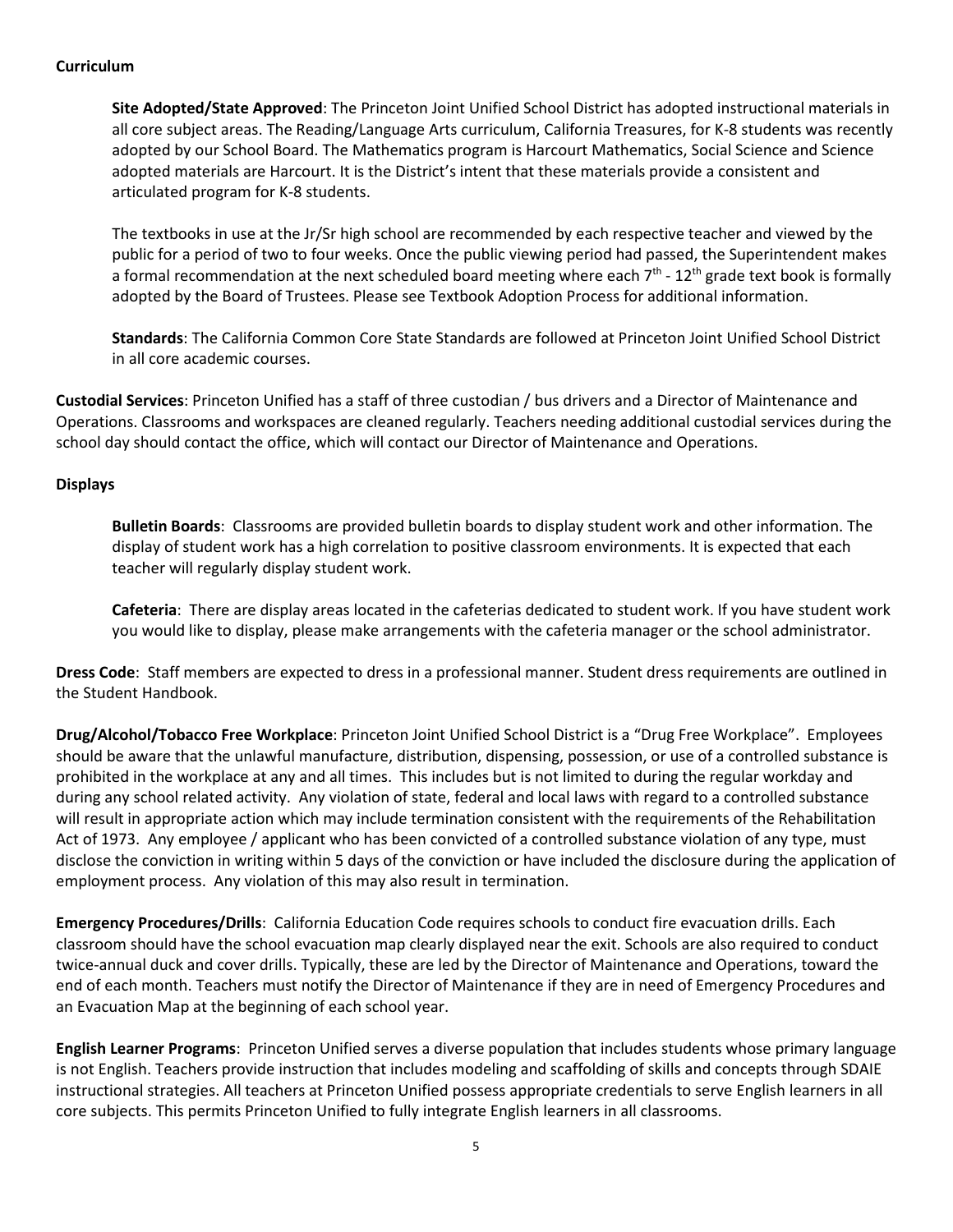Additionally, Princeton Elementary School has an ELD teacher who supplements the classroom instruction for all English Learners who are not I-FEP (Initially Fluent English Proficient) or R-FEP (Reclassified Fluent English Proficient). One period of ELD instruction is also offered at the Jr/Sr High School site. The ELD teachers also administer all Initial and Annual CELDTs (California English Language Development Test). Reclassification of an EL to R-FEP is followed by a process specified in the district's English Learner Handbook (and correlates to State requirements for Reclassification). The process can be initiated by classroom teacher, ELD teacher or parent. The ELD teacher is responsible for following the steps of Reclassification by gathering all required evidence of proficiency, conducting required meetings, and ensuring documentation is kept in the student's cum file.

# **Evaluation**:

**Certificated**: Teachers with permanent status in the Princeton Joint Unified School District are evaluated every second year. Probationary and temporary teachers are evaluated twice annually. The Site Administrator conducts teacher evaluations according to the Collective Bargaining Agreement. The process includes notification that the teacher will be evaluated, formal observation, and a summative conference. Prior to the formal observation, teachers are required to submit a brief overview of the lesson to be observed. This overview should include the following: 1) a brief description of the lesson; 2) the intended instructional goals and standards addressed; 3) where the lesson falls into the unit of study (e.g., introduction of new skills, review of previously taught material, etc); and 4) what accommodations have been made to make the lesson accessible to English learners. Daily lesson plans are required of all teachers regardless of evaluation status.

**Classified**: Classified employees are evaluated annually by the Site Administrator. Areas evaluated are dependent upon the job description and follow the Classified Collective Bargaining Agreement. Evaluation conferences are scheduled in the spring.

**Facility Use**: As a publicly funded entity, Princeton Unified School facilities are available for use by non-profit organizations outside of the school day. Prior approval by the Site Administrator and Superintendent must be obtained. The district maintains the right to recover any costs associated with making the facility available. A form is available in each office to initiate a facility use permit. Proper insurance must be presented to the district office. District sponsored activities take precedence over outside non-school-related functions.

**Facilities**: Any and all modifications to school district facilities (e.g., painting, wall papering, new construction, etc.) require prior approval from the Director of Maintenance and Operations and the Superintendent.

**Field Trips**: Field trips are an opportunity for students to have hands-on learning experiences. Use of appropriate forms for scheduling field trips, including supervision, lunch, and transportation needs is mandatory. All forms are available from the office secretaries. A Field Trip Planning form must be completed and submitted to the Site Administrator for prior approval. Any field trip in excess of 100 miles from the school district requires prior board approval as per Board Policy. If access to water is involved, a separate permission slip is required. The office will list the field trip on the master calendar following approval. The office will return the approved form to the requesting teacher.

Bus / Van reservations must be arranged with the transportation department by the requesting teacher with the appropriate form submitted to the office for approval. The office will forward the form to transportation. District vans (we have two) accommodate nine students plus one driver. These should be used when they meet the needs of the teacher. Sack lunches are available to all students attending the field trip. A Sack Lunch order form must be submitted to the site food service coordinator no later than one week before the day of the field trip. All students must have written parent permission prior to attending any / all field trips. Permission slips are available in the office and the school advisor is responsible for ensuring that all students leaving the campus to attend field trips have in his/her possession a current permission slip. A copy of the permission slip *must* be supplied to the office prior to leaving. Field trips may be required to be self supporting. At the discretion of District Administration, teachers may be required to use fund-raisers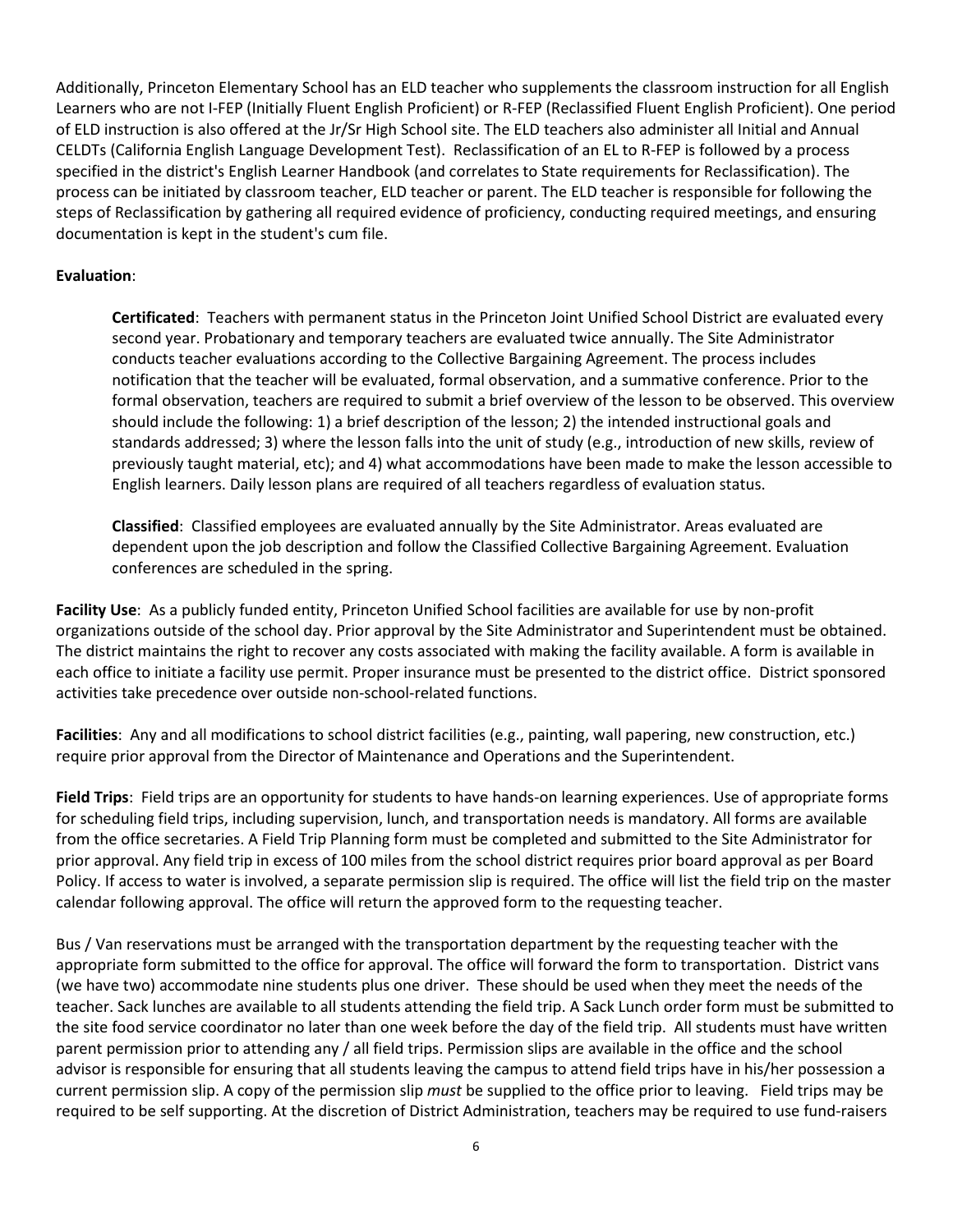and/or charge fees to students sufficient to pay for all costs associated with a field trip. Teachers must consider alternative forms of funding for students who are not able to pay a fee as no student is denied the opportunity to attend a school field trip.

The requesting teacher must complete the proper deposit form for fundraising or the collection of fees for such field trips. These forms are turned in with collected funds to the office staff. When private vehicles are used to transport students, each driver must complete a Use of Private Vehicle form, provide proof of adequate insurance coverage and provide a current clean DMV report. These forms are turned into the district office and must be approved by the Site Administrator prior to the day of the field trip. Please note: many drivers do not have the required insurance minimums on their vehicles (\$1,000,000 in liability). It takes time for drivers to amend their insurance policies. Please take this into consideration and give yourself ample time when planning field trips that required the use of private vehicles. Student siblings and staff members' children who are not registered in the class may attend school-sponsored field trips only when parents/staff members provide transportation to and from the event and cover any cost related to the "nonstudent" attendee. Safety is of primary concern. Be sure to arrange appropriate supervision of all students. Also, make contingency plans in case any person becomes separated from your group.

**Fundraising**: While fundraising endeavors are important to our schools, we must be mindful of what our community can support. It is important that we not inundate our supporters with multiple fundraisers during the same timeframe. Therefore, planning and in house communication is essential. All fundraisers must be approved, in advance, by the site administrator via an Activity Form that can be obtained from the business office. After approval has been granted, teachers must list the fundraiser on the Master Activity Calendar and inform the staff of the fundraiser, at a teacher meeting, prior to the fundraising event. Money generated by fundraisers may not be counted by a student or an individual staff member: the two adult rule applies. All fundraising funds must be deposited directly into active student body accounts. There will be no exceptions to these procedures.

**Furnishings/Equipment, Classroom**: Princeton Unified has established grade level minimum requirements for furnishing classrooms. Requests for new or replacement items are made to the Site Administrator.

**Glenn County Office of Education (GCOE)**: GCOE offers many resources for our staff and students. Following is a partial list of programs / consortiums / fee for service available to our staff and students: Special Education services, Book Mobile (Princeton Elementary two Thursdays per month), Library-Audio-Visual services, SARC, TUPE, Safety and Violence prevention, Technology Services, Staff Development, ROP and Adult Education. GCOE has a modern media center available to staff (see Library-Media Section for additional information).

**Health**: Students sent to the office due to illness or injury will be assisted by office personnel. In most cases parents are called to pick up the student. Students returning to school following an absence related to an illness must provide a note or a phone call from the parent or guardian. Students who miss school due to a medical appointment should provide a note or appointment card from the attending physician or medical professional. If this is not possible, a note from a parent or guardian will suffice.

**Classroom Supplies**: Each classroom is provided a supply of First Aid items. If students are being transported in a school vehicle, then a First Aid kit must be in the vehicle. Request for a First Aid kit or replacement of supplies should be made through the Director of Operations & Maintenance.

**First Aid**: Teachers may administer First Aid to students requiring minor treatment, such as the application of band-aids. Any student requiring other types of First Aid treatment should be brought or sent to the office. No employee is required to administer First Aid if they are uncomfortable doing so. Any employee administering First Aid must wear gloves.

**Medications**: Students may not keep medications (including over the counter items) in their classrooms, backpacks, or on their person. All medications must be stored in the office. Students may only be administered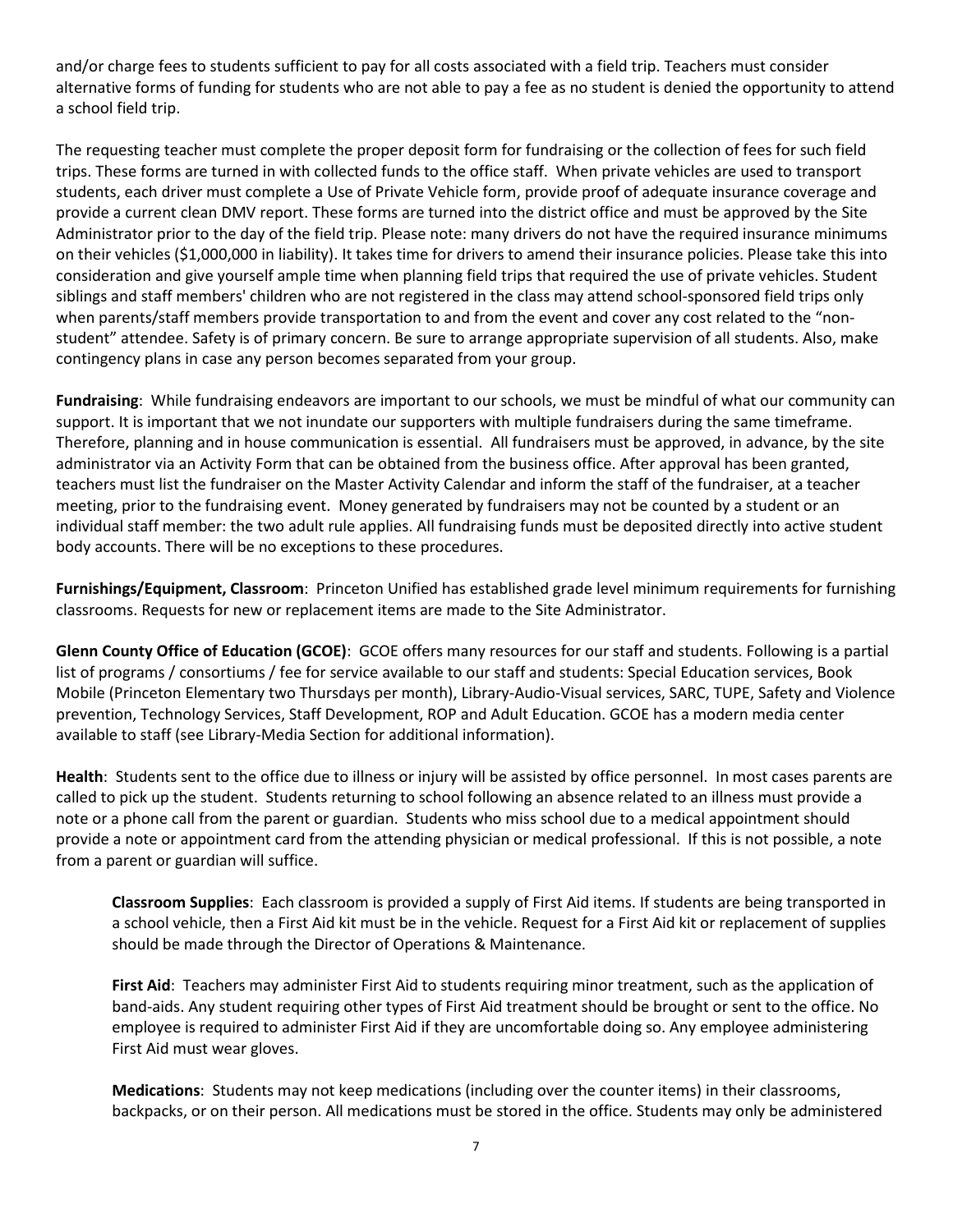medications by school staff if a current authorization from a physician is on file. Parents may come to school and administer medications to their children.

**Nurse**: The nurse is shared Countywide, and does not make regular visits to Princeton school sites. When on duty, the nurse is responsible for administering First Aid. Other duties include maintaining health records for all students, conducting vision, hearing and dental screenings, and contacting parents when health related issues arise.

**Homework**: The purpose of homework is to develop good study skills and to practice and extend classroom work. At Princeton Elementary School, a green folder containing homework is sent home with each student every Thursday. When homework is assigned, the homework is due the following week, with each teacher determining which day it is due in their particular class. Homework at the Jr/Sr high school site is assigned and graded by each respective teacher.

**Inclement Weather Procedures**: Students eat lunch in the multi-use room as with the regular Daily Schedule. Students have recess in their assigned classrooms during wet weather. Teachers are responsible for monitoring their own students when they are required to stay in the classrooms during recesses due to inclement weather. A Rainy Day schedule created by the Site Administrator assigns Classified Staff and Certificated Staff (who do not have their own classroom students, such as ELD and RSP) for providing limited supervision in the classrooms so teachers can have a break during recess times. The Rainy Day schedule also provides for monitoring students during lunch periods.

# **Independent Study:** (See Attendance)

# **Instructional Assistants**:

**Bilingual**: Princeton Elementary School has one full-time bilingual Paraprofessional. She/he is available to provide primary language support for EL students and translate all notices sent to parents. This position is provided through district categorical funding.

**Special Education**: Special Education services are provided through the Glenn County Office of Education, with a full-time RSP teacher split between the Elementary and Jr/Sr site and one full time instructional aide assigned to each site. A psychologist visits the district one day per week and on additional days when needed. A Hearing/Language Specialist visits the district twice weekly and schedule varies year to year. The Special Education personnel participate in IEPs for Princeton Unified students.

**Title I**: Princeton Elementary is a schoolwide Title I school, which means that Title I funded Instructional Assistants may provide support to all students.

**Legal Issues/Requests**: Please refer all legal questions or related issues to the Site Administrator/Superintendent.

**Library - Media Center**: Princeton Elementary and Princeton Junior Senior High School have on site libraries. The staff and students also have access to the public library which provides for nice walking field trips (permission slips are required). GCOE has a modern library and media center located in Orland at 676 E. Walker Street. Staff members are highly encouraged to utilize this service in lesson planning, enrichment and for any other viable need. The media center provides access to over 26,000 books, CD-ROMS, DVD's & video cassettes. Teachers can also check out thematic units, Reading Rainbow kits and Foss science kits. Please visit the web site at [http://www.glenncoe.org,](https://exchange.glenncoe.org/owa/redir.aspx?C=2741b6151c064acca75e2ab11f5500b3&URL=http%3a%2f%2fwww.glenncoe.org%2f) click on services, then library/media center to view full list of services.

**Lost and Found**: The site offices maintain Lost and Found items. The elementary has a lost and found rack near the office and the high school lost and found items are boxed in the cafeteria. Students may visit the Lost and Found areas with teacher permission during recess times or before and after school.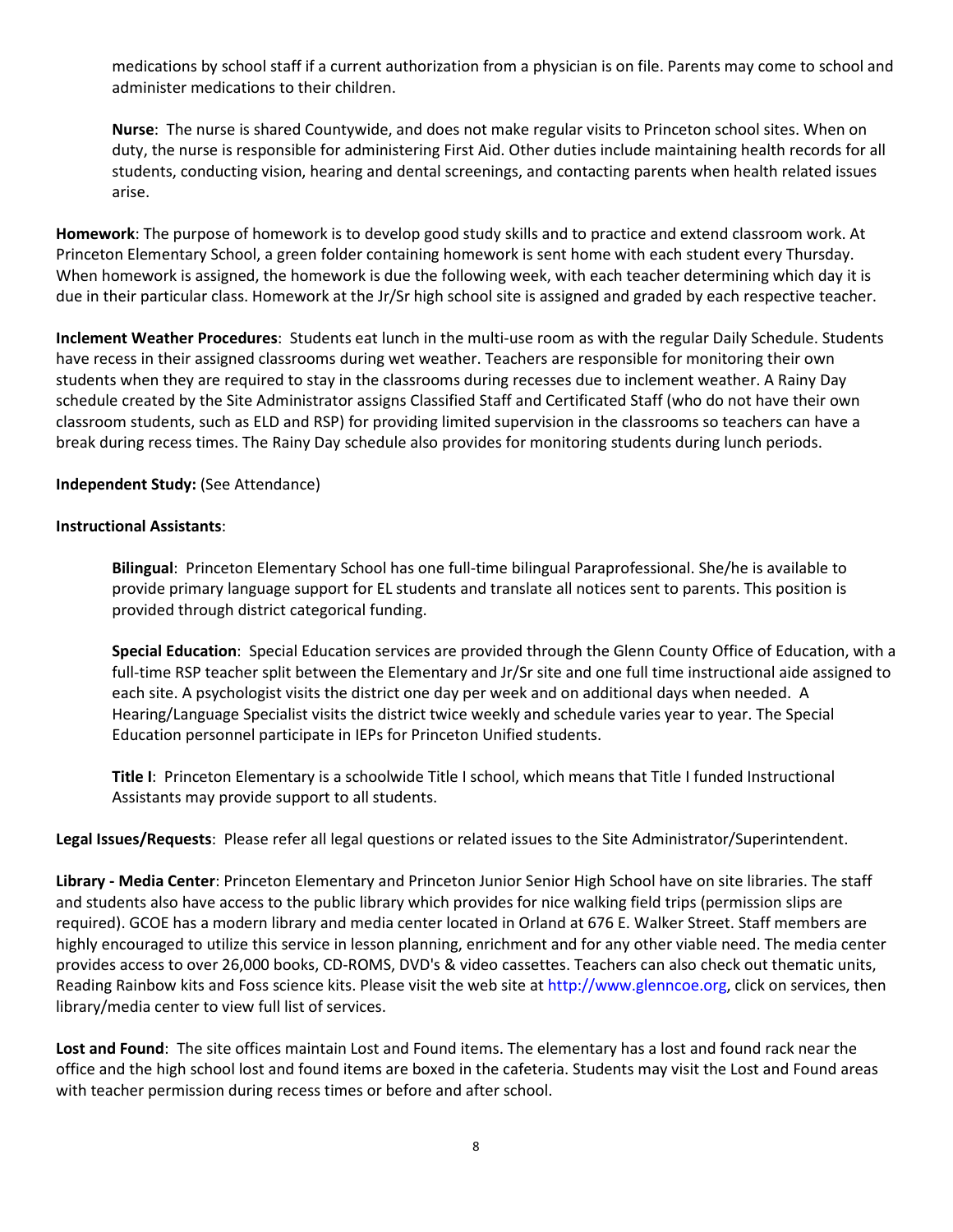**Lunch and Lunch Recess**: The majority of Princeton Elementary students participate in the hot lunch program. Classes go to the lunchroom according to their scheduled time so that one class follows the next in line. Teachers are required to remain with their students until the following class arrives. Supervision during lunch is scheduled among staff so that all teachers receive a 30 minute duty-free lunch time. The junior-senior high school students take a lunch break on a staggered schedule based upon grade levels. Staff members are encouraged to purchase lunch through our district cafeterias. Our food service personnel do a great job providing flavorful and nutritious lunches for our students and staff. Lunch accounts are established in each respective office and a key pad code is assigned to each staff member

**Mail**: All regularly assigned staff members are provided a school mailbox. All U.S. mail is opened and sorted by the Jr-Sr High School secretaries and subsequently delivered to school sites. School mailboxes are also used to deliver interdistrict and interschool correspondence.

**Maintenance and Repair**: The district maintenance department repairs structural items on an as needed basis. Princeton staff members should report items in need of repair to the Director of Maintenance and Operations immediately.

**Maps**: Emergency evacuation maps are posted in each classroom. It is important to familiarize yourself and your students with appropriate evacuation procedures.

**Multi-Use Room/Cafeteria**: Teachers must schedule any use of this room for their class use (plays, activities, assemblies, etc.). The secretary or Site Administrator will add it to the office master calendar. Outside personal use of the site facilities is allowed but does not take precedence over a school sponsored activity. Applicable fees will be enforced for non school use of facilities.

**Open House**: Open House is an optional event usually held in the spring in the evening.

**Parent Classroom Observations**: California Education Code permits parents to visit and observe their child's classroom. School policy requires parents to make an appointment with the classroom teacher prior to any observation.

**Parking**: The gravel area at the north-west end of the elementary school is a parking lot used by most staff. Parking is also available at the side of the kindergarten classroom. Designated parking areas are located along the entire north side of the Jr-Sr high school site. There is a student parking lot located adjacent to the high school gym. Senior students have historically had first choice of parking spaces, with Junior students having 2<sup>nd</sup> choice and so on. Princeton staff members are asked to use areas dedicated to staff and visitor parking.

**Personal Items**: The school and district assume no responsibility to replace or repair any personal item brought to school.

**Phone Messages**: School secretaries accept phone messages for staff members. Messages will be sent to staff members via email. Secretaries will not interrupt a class to deliver phone messages unless there is an emergency situation.

**Playground and P.E. Equipment**: Each elementary classroom has a supply of playground and physical education equipment. Requests for additional equipment may be made to the Site Administrator. The Jr-Sr high school has sports equipment and activities that can be checked out thru the student services aide during the noon break.

# **Purchasing**

**Supplies**: Classroom supplies can be ordered through various catalogs that are kept in the office.

**Purchase Orders**: Blue (District) or Yellow (Student Body) purchase orders are used to purchase any item(s). Purchase order forms are available from the elementary secretary or the district bookkeeper. All purchase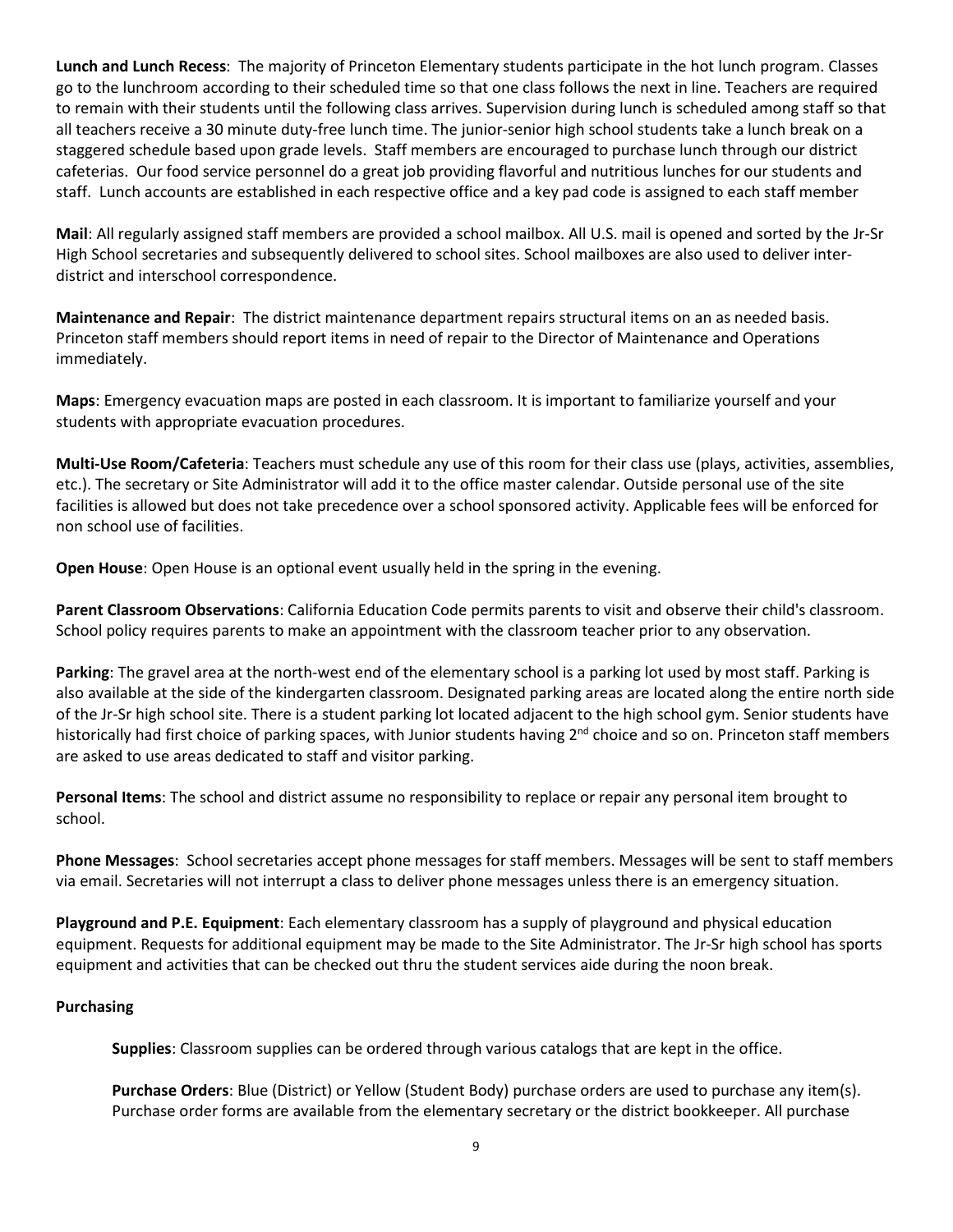orders must be completed and submitted to the elementary secretary or the district bookkeeper for approval and processing. The district keeps credit cards for local vendors which can be checked out by the school secretaries. At no time are the district credit cards to be used for personal items. Cards, original receipt and completed blue or yellow purchase order form must be returned to appropriate office within 48 hours of use.

**Reimbursement**: In certain circumstances, staff members may purchase items with their own funds and be reimbursed for the item(s). Prior approval by the district secretary is required for all reimbursement purchases. If prior approval is not sought, your request for reimbursement will be denied. Original receipts and a Blue (district) purchase order form must be completed for each reimbursement.

**Psychologist**: Glenn County Office of Education provides Princeton schools with an educational psychologist one day a week as part of the Special Education Services. The psychologist is responsible for assessing eligibility of students enrolled in, or recommended for enrollment in, Special Education programs. Referrals of students to the psychologist for assessment go through the Student Study Team process which is conducted by the Site Administrator.

**Recesses** are as follow:

| Before School: 8:10 – 8:30 |                    | Morning:   | 10:00 - 10:20 a.m. |
|----------------------------|--------------------|------------|--------------------|
| $\bullet$ Lunch:           | Noon to 12:30 p.m. | Afternoon: | 1:30 - 1:45 p.m.   |

Teachers participate in supervision during these times according to the school supervision schedule created by the Site Administrator. Supervision duty is assigned on a rotating basis. Teachers not assigned to a supervision duty have a dutyfree break. All teachers receive a 30 minute duty-free lunch period. However, there are unforeseeable circumstances when staff will need to supervise at unscheduled times.

# **Releasing Children to Adults**

**During the Instructional Day**: Students may only be released to their parents, legal guardians, or adults listed on emergency cards. Students may not be released to any other adult without permission from the Site Administrator or designee. Students may not be released during the instructional day to any adult who comes to the classroom for this purpose. Our practice for mid-day release is to have the adult come to the office to request the release of the students. *Students must be signed out before they will be released.* The office will contact the teacher and request that the student come to the office. Students may only be released to an adult from the playground if the adult has checked into the office, signed the student out and has a release pass signed by an office staff member.

**After School**: Students may only be released to their parents, legal guardians, or adults listed on the emergency cards. Students may not be released to any other adult without permission from the Site Administrator or designee. Teachers are expected to closely monitor the release of their students. Teachers will be given information regarding any student for whom there is a concern about the potential attempt to be picked up by an unapproved adult. Teachers are expected to ensure that these students are matched each day with the appropriate adult scheduled to pick up the student

**Remedial Programs**: Princeton Unified has several remedial programs for students who are either not meeting grade level expectations or who have been designated as At-Risk of Retention. Designated programs at Princeton Unified are those taught during the Response to Intervention time as well as the Accelerated Reader and Accelerated Math programs that are available to each classroom teacher. Princeton Unified offers a summer school program that is currently open to all students. Those students at risk of retention or those who are not on track to graduation must attend the summer school program. Additionally, teachers use other programs in class to supplement the adopted curriculum materials, before and after school tutoring is also available.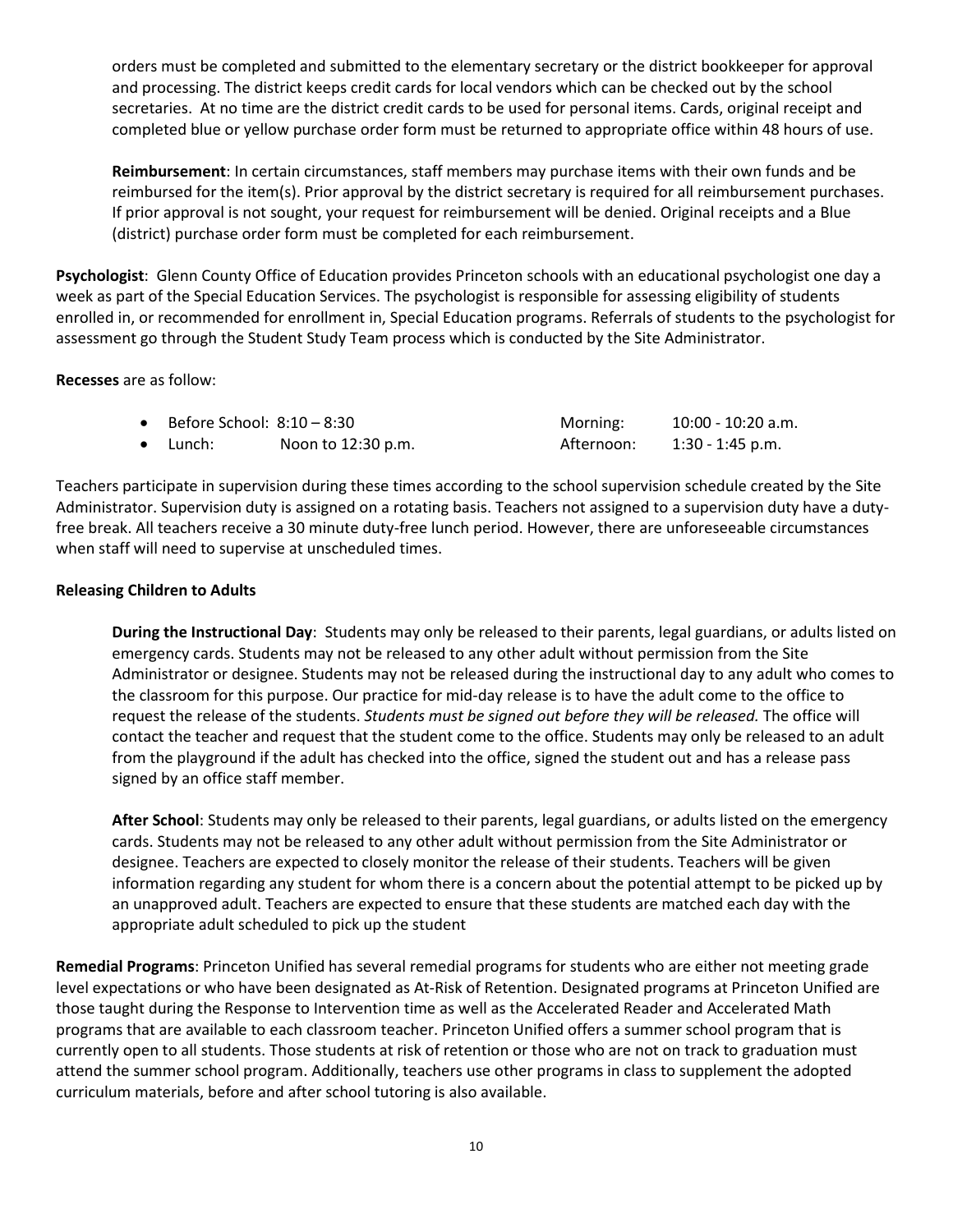**Report Cards**: Princeton Elementary School has developed trimester report cards for use in reporting student progress to parents. The first reporting period includes a parent-teacher conference for all students. The second reporting period includes parent-teacher conferences for students who are not meeting grade level expectations. A parent-teacher conference is mandatory for students who have been identified as At-Risk of Retention. The teacher must notify the Site Administrator of any student who is At-Risk of Retention prior to scheduling a conference with the parent. Princeton Junior-Senior high school teachers issue report cards on a semester basis, with progress reports at the quarter. Parent teacher conferences are also held in the fall and are available to all students.

# **Textbooks**

Mandatory Textbook Adoption Process for Teachers

1) Select the textbook(s) you are interested in using. K-8 textbooks *must* be included on the California State Adopted List at [http://www.cde.ca.gov/ci/cr/cf/ap1/plsearch.asp.](https://exchange.glenncoe.org/owa/redir.aspx?C=2741b6151c064acca75e2ab11f5500b3&URL=http%3a%2f%2fwww.cde.ca.gov%2fci%2fcr%2fcf%2fap1%2fplsearch.asp) Be sure to include all staff members who may be using the textbooks for instruction in their classroom in the selection of textbooks and/or curriculum. 2) Contact publishers to obtain sample copies for public viewing.

3) Upon receipt of samples, complete Public Viewing Notice (available in office). This notice must be posted at all school sites. The District Office must also receive a copy of the notice.

4) After the 2 week public viewing is complete, submit the preferred textbook for board approval. Agendas are posted on the Monday preceding all regular Thursday board meetings. Requested agenda items must be received by the Superintendent no later than 11:00 am on agenda posting days.

5) After the board has approved/adopted the selected textbook, provide the district purchasing staff with the following:

a) Name, publisher and ISBN for the selected textbook.

- b) Copy of page from the State Adopted List for K-8 textbooks.
- c) A copy of the public viewing notice.
- d) The date of board approval.
- e) The total number of student copies needed.
- f) The total number of teacher editions needed and ISBN # for Teacher Edition.

Please note, the district receives supplemental funding annually for new textbooks. This funding has been reduced to approximately \$40 per student. Please be cost conscious when choosing textbooks. Try to select textbooks/curriculum whose publisher provides on line supplements and cost effective teacher materials to help maximize those textbook dollars.

**Safety**: The safety of all students and personnel is our most important concern and responsibility. There are several ways to ensure that our school is a safe place for all. These include:

- All adult or teacher invited visitors during the instructional day are required to report to the office. Staff members are responsible to direct all unfamiliar adults to the office. Should such a person resist this request, staff members should immediately report this situation to the office.
- Student visitors are not permitted on campus during the instructional day.
- Classroom doors can be locked from the inside.
- Staff members are also responsible for reporting to the office any knowledge of a potentially unsafe condition. Examples may include broken glass in a hallway, a damaged table or bench on the playground, and carpeting peeling away from the floor.
- Skateboards and roller-blades are not permitted on school grounds. Princeton Elementary School faces many problems related to the use of the grounds for these purposes. However, it is not the responsibility of staff members to confront or reprimand offenders. Staff members should report the presence of skateboarders or roller-bladers to the office.
- Staff members should use equipment as intended. For example, the last two rungs on ladders are not intended for climbing. Please keep your feet below the two highest rungs.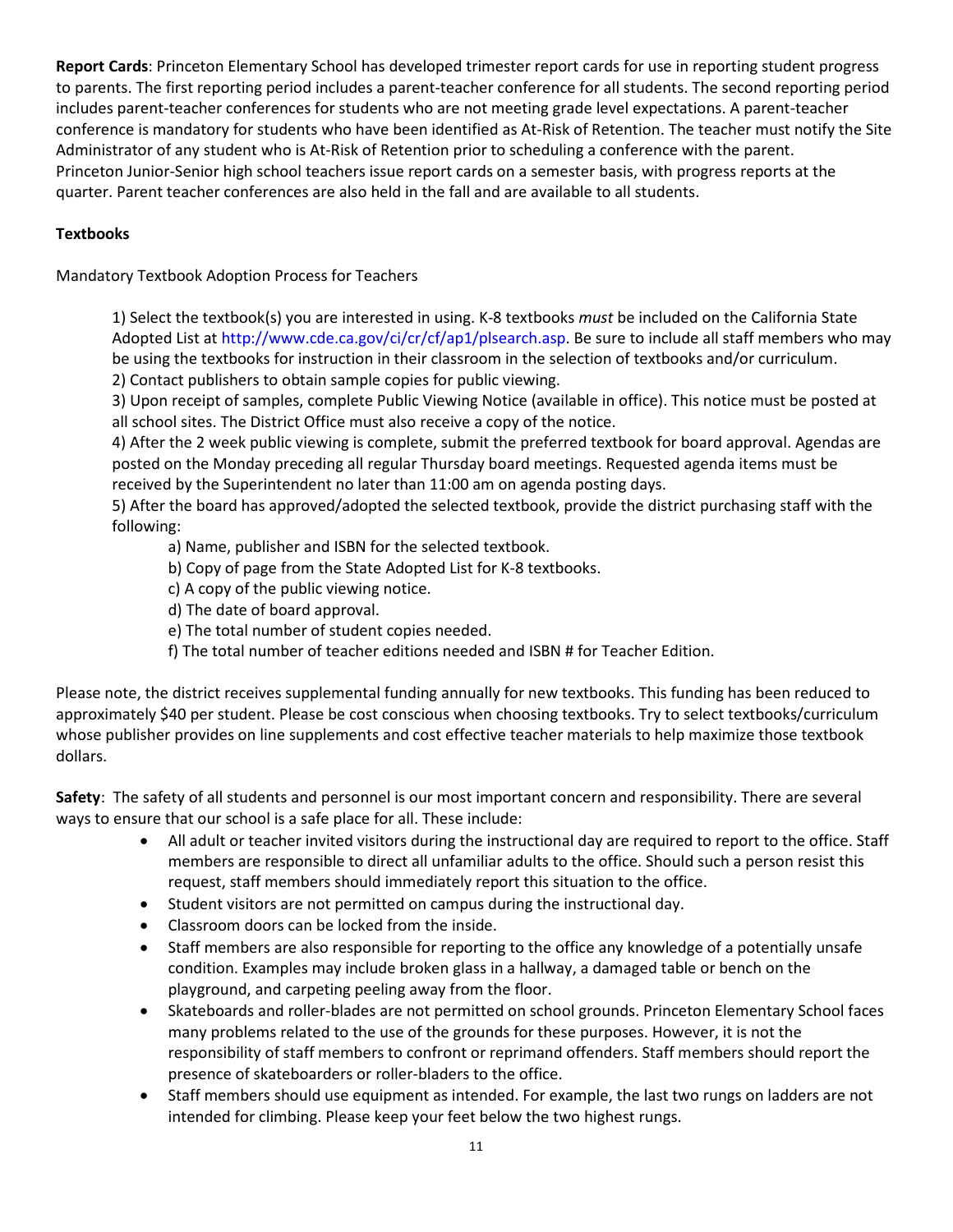#### **Schedules**

# **Elementary School**

Daily: School begins at 8:30. Morning recess is 10:00-10:20. Lunch begins at 11:50am for K-3<sup>rd</sup> grade students and 12:10pm for 4th-6th, with classes staggered every 3-5 minutes. Afternoon recess is 1:30-1:45. School gets out at 3:00 p.m. each day, with busses leaving shortly thereafter.

**Rainy Day (Elementary)**: On rainy days, students remain in their classroom for both recesses, supervised by their teacher. On a rotating basis, classified staff will go to each class so all teachers get a 10 minute break. Lunch rotation remains the same as the regular schedule. After students finish eating lunch, student supervision is done by classified staff who combine grade levels in classrooms. At the end of their 30 minute lunchtime allotment, each teacher should retrieve their children and return to their classroom to supervise until the end of the lunchtime.

# **Junior-Senior High School**

Please refer to Master Schedule – Appendix A Please refer to Bell Schedule – Appendix B

**School-Parent Compac**t: The School-Parent Compact, required by Title I law, is to be sent home once per school year. While it is preferable to have it signed by the parents and returned, this is not required. The Compact may be introduced at Back to School Night or mailed to the parents at the beginning of the school year. The Princeton Joint Unified School District and the parents of the students participating in activities, services, and programs funded by Title 1, Part A of the Elementary and Secondary Education Act (EDEA) (participating children), agree that this compact outlines how the parents, the entire school staff, and the students will share the responsibility for improved student academic achievement and the means by which the school and parents will build and develop a partnership that will help children achieve the State's high standards.

# **School Parent Compact**

# **School Responsibilities**

Princeton Joint Unified Schools will:

- 1. Provide high-quality curriculum and instruction in a supportive and effective learning environment that enables the participating children to meet the State's student academic achievement standards as follows:
- 2. Hold parent-teacher conferences (at least annually in elementary schools) during which this compact will be discussed as it relates to the individual child's achievement.
- 3. Provide parents with frequent reports on their children's progress.
- 4. Provide parents reasonable access to staff.
- 5. Provide parents opportunities to volunteer and participate in their child's class and to observe classroom activities.

# **Parent Responsibilities**

We, as Princeton parents, will support our children's learning in the following ways:

- 1. Notify school when student is absent.
- 2. Verify all illness absences by doctor note or school official verification.
- 3. Ensuring that homework is completed.
- 4. Monitoring amount of television children watch.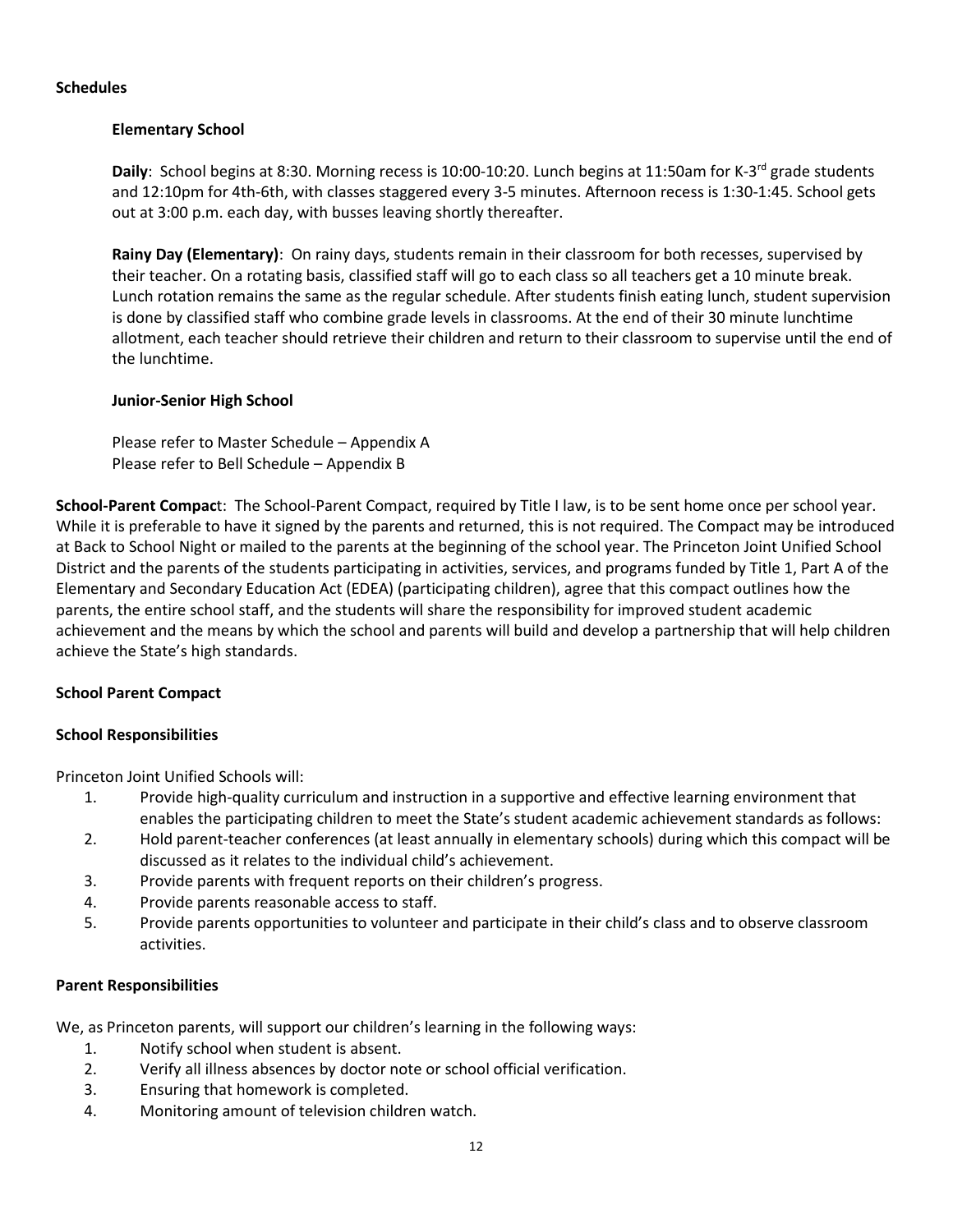- 5. Volunteering in child's classroom.
- 6. Participating, as appropriate, in decisions relating to my child's education.
- 7. Promoting positive use of my child's extracurricular time.
- 8. Staying informed about my child's education and communicating with the school by promptly reading all notices from the school or the school district either received by my child or by mail and responding, as appropriate.
- 9. Serving, to the extent possible, on policy advisory groups, such as being the Title I, Part A parent representative on the school's School Improvement Team, the Title I Policy Advisory Committee, the District-wide Policy Advisory Council, the State's Committee of Practitioners, the School Support Team or other school advisory or policy groups.

#### **Princeton Student Responsibilities**

We, as students, will share the responsibility to improve our academic achievement and achieve the state's high standards.

- 1. Attend school each day school is in session.
- 2. Attend all classes on time.
- 3. Follow all school rules.
- 4. Maintain appropriate behavior at school.
- 5. Do my homework every day and ask for help when I need it.
- 6. Read at least 30 minutes every day outside of school time.
- 7. Give my parents or the adult who is responsible for my welfare all notices and information received by me from my school every day.

| School Administrator | Date: |
|----------------------|-------|
| Parent               | Date  |
| Student              | Date  |

**School Site Council:** The Princeton School Site Council (SSC) oversees the School Improvement Program (SIP) and Title I budgets. These funds represent the largest discretionary budgets for the school. Membership for Site Council is solicited each year through notes home with each student, and voting takes place on Back-to-School night. The Princeton SSC is comprised of two teachers, one classified representative, the Site Administrator, and two parents. Annual meeting schedules will be developed by the administration and made available to community members on Back to School Night at each school site. The Single Plan for Student Achievement is updated each year.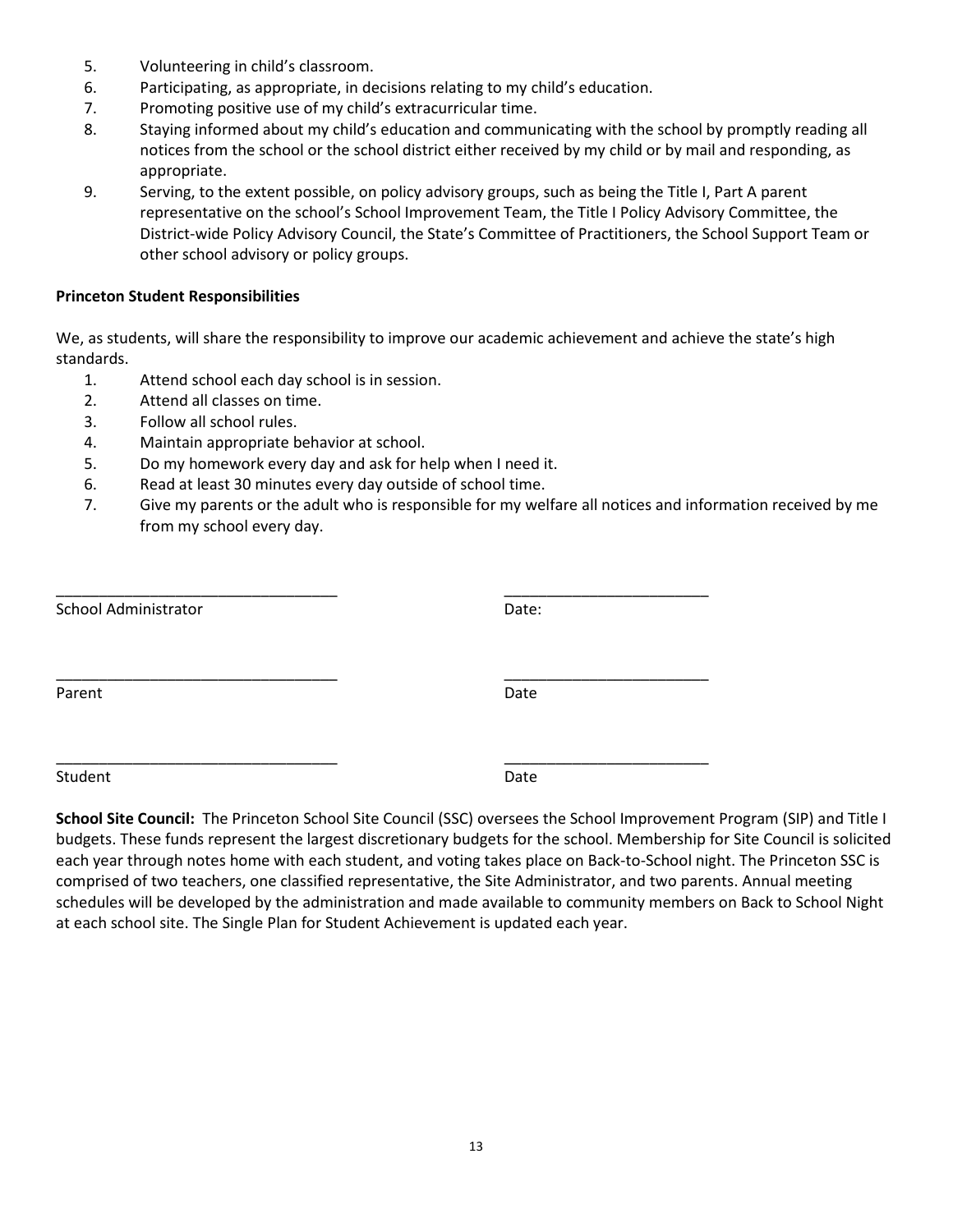# **Sick Leave, Personal Necessity and No Tell Days**

Certificated employees earn up to ten sick leave days per year, seven of which may be used for Personal Necessity (PN). Three of the ten days may also be used as No Tell (NT) days, where no reason must be given for the absence.

Classified staff members are granted vacation and sick leave days. The number of days earned is pro-rated based upon years of service and individual employee full time equivalency (FTE). Classified unit members are entitled to use seven sick leave days per year for PN and are entitled to three NT days each school year.

Unrepresented employees (Administration and Confidential) earn vacation and sick leave according to years of service and FTE. These employees may also use 7 sick leave days annually for PN and are entitled to 2 NT days per year. No Tell days must be approved in advance by the site administrator. These days cannot be taken on the first five or last five days of any school year or be used to extend a holiday or vacation period.

Vacation requests must be made in a timely manner to allow for adequate site coverage. Planned absences such as a surgery, maternity leave or personal necessity leave must be requested as soon as the employee is aware of the need. Any absence in excess of three consecutive days requires a note from the employees' physician. The administrator may also request a letter from an attending physician if a pattern of abuse is suspected.

# **SPARK Program**

Glenn County Office of Education provides an after-school program that is available free of charge to all students who are enrolled in grades K thru 6th. Registration information will be provided in the students' first-day packets. SPARK is held each school day from 3:30 p.m. until 6:00 p.m., with snack provided daily as students arrive. A director and two assistants provide supervision while offering recreational activities and homework help. In addition, an academic enrichment component is part of SPARK. Certificated Staff are hired on an hourly contract basis separate from their duty day to provide academic teaching to students. This component, as well as the recreational activities and homework help are provided to all SPARK students by their choosing which area they want to participate in for the day. Students must be signed out each day to an authorized adult in order to be released from SPARK. All students are expected to be picked up no later than 6:00 p.m.

**Special Education Services**: All Special Education services at Princeton Unified are provided by the Glenn County Office of Education on a contractual basis.

**Resource Specialist Program (RSP)**: The RSP program serves students with identified learning disabilities. Students may be served up to 49% of their school day in RSP. The RSP intervention program is considered the least restrictive environment for learning disabled students. Student referrals are made by the classroom teacher to the Site Administrator for the process to be initiated through the Student Study Team procedures.

**Speech and Language Services**: Speech and language services are offered to Princeton Elementary students with identified need. Referrals are made by the classroom teacher to the Site Administrator, and proceed through the SST process.

**Staff Development**: Three district wide staff development days are scheduled each year. The district administration also schedules minimum days where students are released at 1:40 p.m. for staff development and/or collaboration time. These days are outlined on the yearly calendar.

**Staff Room**: The staff rooms are provided for staff use only. Students are not permitted in the staff room without prior permission from the Site Administrator. Daily responsibilities are limited to general straightening up. Staff members are expected to wash their own items after each use and periodically check on items left in the refrigerator and discard them if necessary.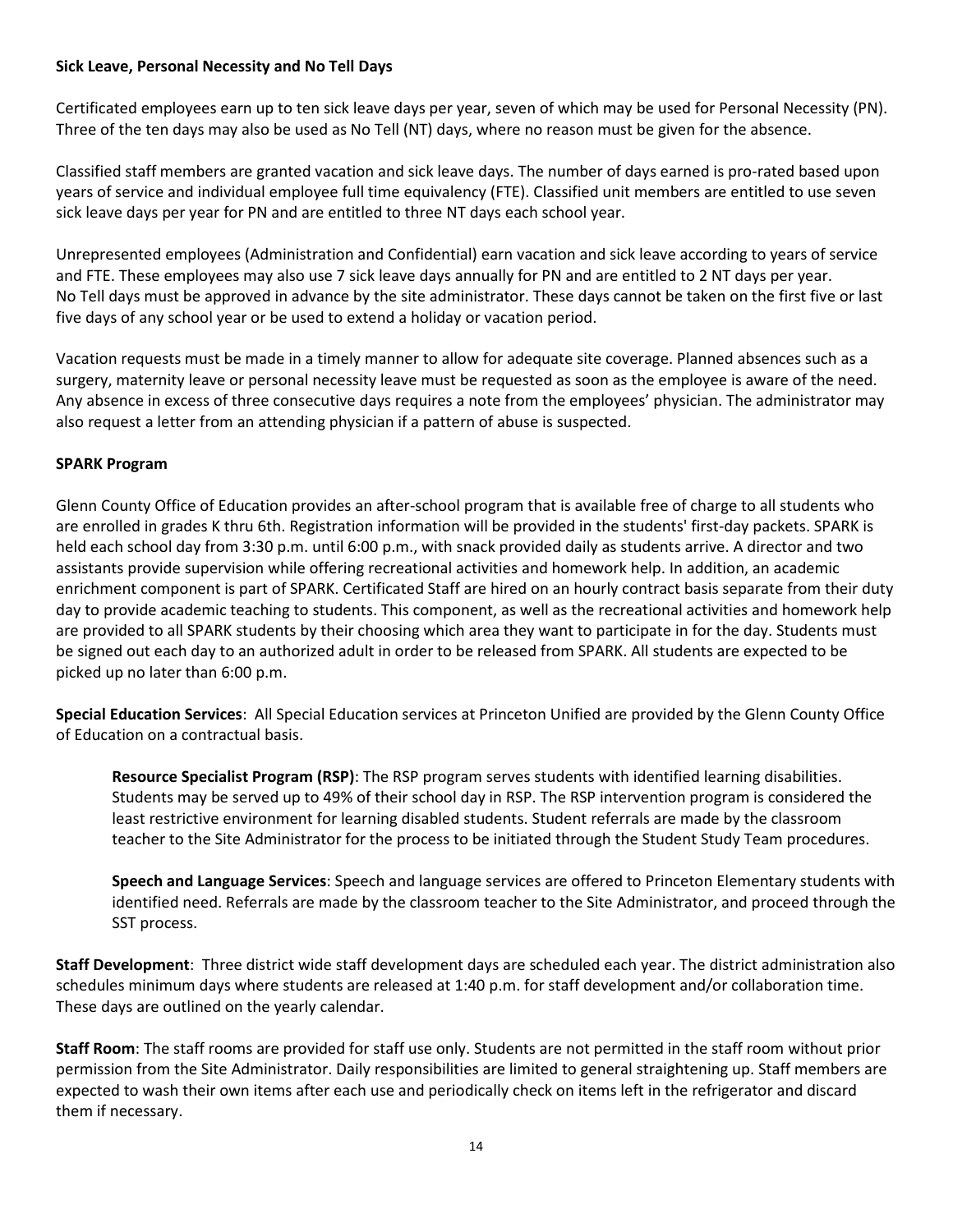#### **Student Expectations**

**Discipline Procedures**: Each teacher at Princeton Unified creates their own classroom management plan that includes classroom rules, with incentives to encourage appropriate behavior and consequences for the failure to adhere to the rules. Teachers handle routine discipline transgressions within the context of their management plan. It is important to communicate often with parents to inform them of stellar student behavior as well as student behavior concerns. Students are referred to the Site Administrator after teacher/parent contact for classroom discipline issues when their behavior becomes habitual, disrupts the learning environment, or is of serious enough nature as to warrant a referral and the classroom teacher has exhausted their avenues for taking care of `behavior problems'. Students sent to the office must come equipped with a completed referral form and will be released from the office when the bell rings to go to their next class.

**School Rules, Expectations and Consequences**: School rules, expectations, and consequences are published annually in the Princeton Joint Unified School Student Handbook and given to each student. At the beginning of each school year teachers are required to review the information contained in the Student Handbook with their students to ensure that they all know and understand all behavior expectations and consequences. Students then are required to sign a statement acknowledging that they have received and understand behavior standards found in the Student Handbook.

**Student Placement**: Students are initially assigned to classrooms determined to be in the best interest of their success in learning. Students who register during the summer are placed by the Site Administrator. Many factors are considered when placing a student. These factors include: number of students in the like-grade class, social make-up of each class, specific needs of the students, parent requests, and the need for primary language support.

**Student Study Team (SST)**: The SST is a process used to develop strategies to serve students who are struggling academically, socially or emotionally. To initiate the SST process, the concerned adult speaks with the Site Administrator, having completed a Referral form, which is available in the school office. The Site Administrator oversees scheduling of all SSTs, with the school secretary scheduling the days and times to ensure all the participating adults can attend. Parents and teachers are active participants in this meeting. .

# **Substitutes**

**Calling System**: Teachers are responsible for notifying the school secretary as soon as it is known that a substitute will be needed. Teachers may request a specific sub.

**Lesson Plans**: Complete and comprehensive lesson plans must be left for the substitute when teachers are absent. It is requested that each teacher create a generic day of lesson plans for use in the event of an unforeseen emergency.

**TB Tests**: It is the responsibility of every staff member to keep TB tests current. Tests are valid for four years. District staff will notify employees of upcoming expirations. It is imperative that staff members provide the district with new test results prior to the expiration of current tests. The district reserves the right to hire substitutes (at the cost of the employee) and to hold paychecks for employees who have allowed a TB test to expire until the current clear test results are provided.

**Telephone System**: The telephone system at Princeton Elementary consists of one main line in the office, with three phones on that line. The main office number is 439-2501. Each classroom has a line that connects via switchboard to the office. There is no outside line in classrooms. The Junior-Senior high school site has telephones in some classrooms.